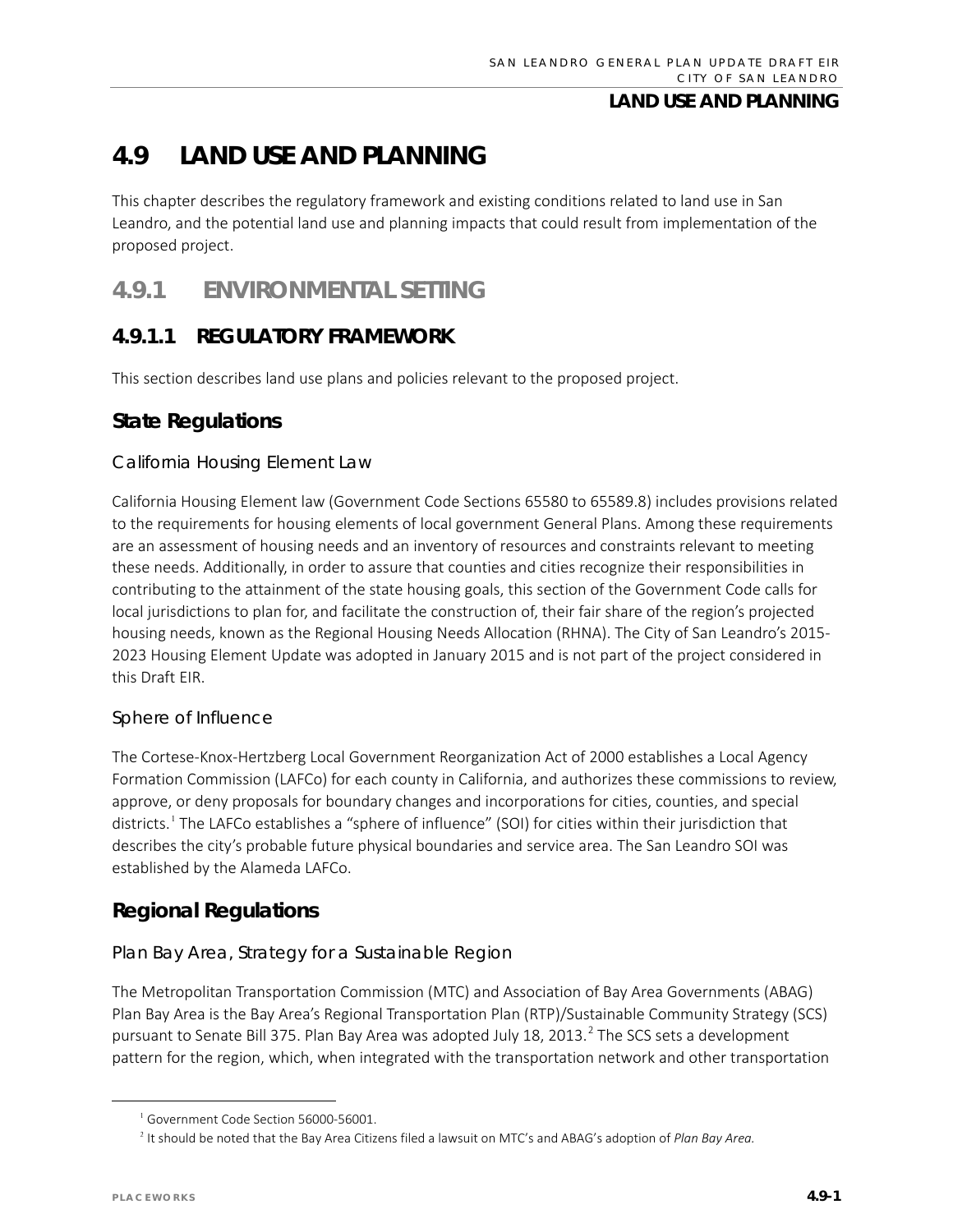measures and policies, would reduce GHG emissions from transportation (cars and light trucks) beyond the per capita reduction targets identified by CARB. The Plan Bay Area meets a 16 percent<sup>[3](#page-1-0)</sup> per capita reduction of GHG emissions by 2035 and a 10 percent per capita reduction by 2020 from 2005 conditions.

In 2008, MTC and ABAG initiated a regional effort (FOCUS) to link local planned development with regional land use and transportation planning objectives. Through this initiative, local governments identified Priority Development Areas (PDAs) and Priority Conservation Areas (PCAs). PDAs and PCAs form the implementing framework for Plan Bay Area:

- PDAs are transit-oriented infill development opportunity areas within existing communities that are expected to take in the majority of future development.
- **PCAs are regionally significant open spaces for which there exists broad consensus for long-term** protection but nearer-term development pressure.

Overall, by 2040, more than two-thirds of projected regional growth in the Bay Area is allocated by ABAG to PDAs. PDAs are expected to accommodate 78 percent (or over 509,000 units) of new housing and 62 percent (or 690,000) of new jobs.<sup>[4](#page-1-1)</sup> As shown on Figure 4.9-1, three PDAs in San Leandro are identified in Plan Bay Area, although Bay Fair BART Transit Village is a Potential PDA and the City is currently undergoing a community planning process to create a transit-oriented-development (TOD) specific plan there and create a full-fledged PDA. The specific plan for the Bay Fair BART station area was initiated in 2015.

Per the One Bay Area Grant (OBAG) requirements, Congestion Management Agencies (CMAs) will develop a PDA Investment and Growth Strategy for their respective counties; this will be used to guide future transportation investments that are supportive of PDA-focused development.

#### *Bay Conservation and Development Commission*

#### San Francisco Bay Plan

The San Francisco Bay Plan was completed and adopted by the San Francisco Bay Conservation and Development Commission (BCDC) in 1968 and was transmitted to the California Legislature and the Governor in 1969. This comprehensive plan is concentrated on the conservation of the San Francisco Bay (the Bay) and pertains to all development at the Bay's shoreline. BCDC has jurisdiction within 100 feet of the Bay's shoreline.

The McAteer-Petris Act designated BCDC as the permanent agency for carrying out the Bay Plan and directs BCDC to exercise its authority to issue or deny permit applications for placing fill, extracting materials, or changing the use of any land, water, or structure within the area of its jurisdiction.

<span id="page-1-0"></span><sup>&</sup>lt;sup>3</sup> It should be noted that the California Air Resources Board (CARB) set a target reduction of fifteen percent and the MTC/ABAG set a regional target reduction of 16 percent.

<span id="page-1-1"></span><sup>4</sup> Metropolitan Transportation Commission and Association of Bay Area Governments, 2013. *Plan Bay Area, Strategy for a Sustainable Region.*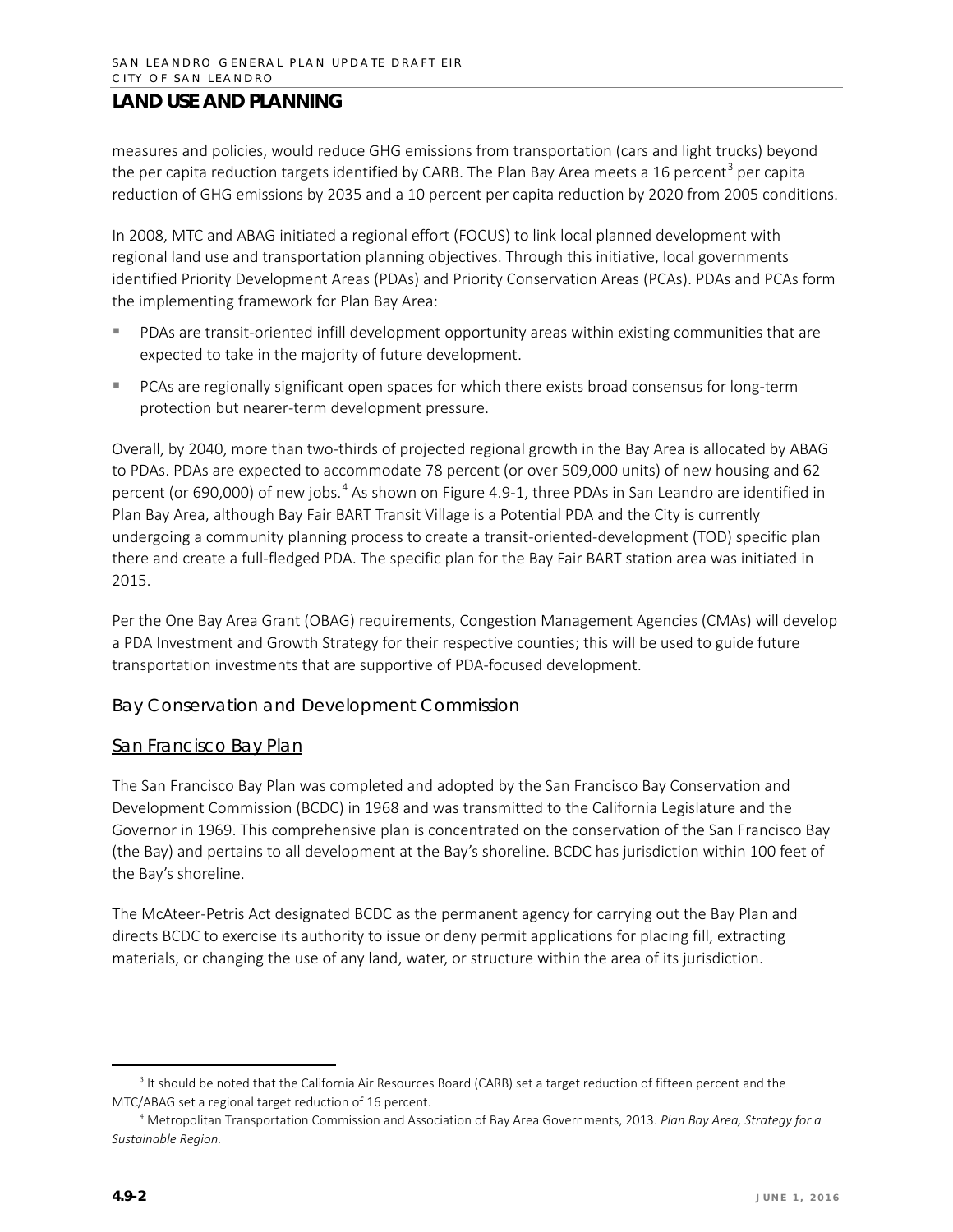#### CITY OF SAN LEANDRO **SAN LEANDRO GENERAL PLAN UPDATE AND EIR**

#### **LAND USE AND PLANNING**



Source: City of San Leandro, 2014; Alameda County, 2013; ABAG, 2015; PlaceWorks, 2014.

Figure 4.9-1 **San Leandro Priority Development Areas**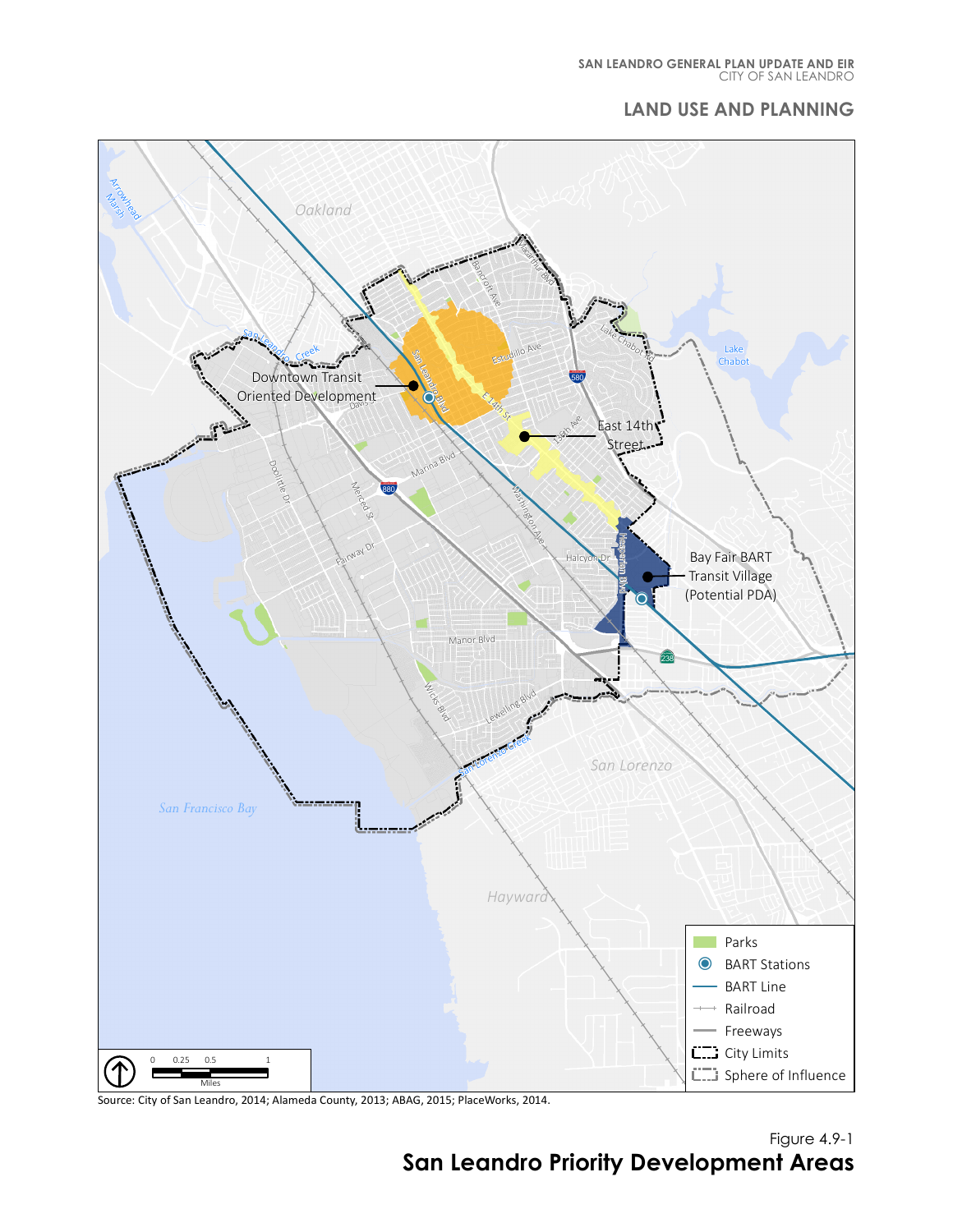The Bay Plan contains policies which call for review with respect to the effects of climate change on projects in BCDC's jurisdiction, including the requirement that projects include a risk assessment prepared by a qualified engineer to assure that the risk of flooding from sea level rise is acceptable.<sup>[5](#page-3-0)</sup> The Bay Plan also contains a range of policies related to public access, water quality, fill, and aesthetics of development around the Bay, including calling for projects to conform to the Public Access Design Guidelines. Precise language regarding permit requirements can be found in Title 7.2 of the California Government Code and Title 14, Division 5 of the California Code of Regulations.

BCDC has the authority to approve projects with conditions which must be carried out as a part of an authorized project. According to the BCDC website, typical permit conditions include requirements to construct, guarantee, and maintain public access to the Bay, plan review requirements that must be met before construction can begin to ensure compliance with BCDC laws and policies, and mitigation requirements to offset the adverse environmental impacts of proposed projects.

#### Bay Conservation and Development Commission Public Access Design Guidelines

As mentioned above, BCDC has jurisdiction within 100 feet of the Bay's shoreline. As such, proposed development within that jurisdiction is subject to BCDC Public Access Design Guidelines, which are intended to ensure that maximum feasible public access is provided. BCDC defines "public access" as including physical public access to and along the shoreline of the Bay and visual public access to the Bay from other public spaces.<sup>[6](#page-3-1)</sup> Physical improvements, as defined by BCDC, may include waterfront promenades, trails, plazas, play areas, overlooks, parking spaces, landscaping, site furnishings, and connections from public streets to the water's edge.<sup>[7](#page-3-2)</sup>

In general, the Public Access Design Guidelines provide recommendations for improving and maximizing public access; however, they do not establish a specific set of design requirements, recognizing that development and character differs from location to location.

#### *Association of Bay Area Governments Bay Trail Plan*

The Bay Trail Plan proposes development of a continuous regional hiking and bicycling trail around the perimeter of the San Francisco and San Pablo Bays. Implementation of the Bay Trail is coordinated by the San Francisco Bay Trail Project; a nonprofit organization created by and housed within ABAG. A proposed trail route goes through San Leandro near Monarch Bay Drive and currently continues to the south as a Class I bicycle and pedestrian path.

#### *San Francisco Bay Area Water Trail*

The San Francisco Bay Area Water Trail is an ongoing effort to create a network of launch and landing sites to accommodate non-motorized boats and sail craft throughout the San Francisco Bay,<sup>[8](#page-3-3)</sup> and is intended to

<sup>&</sup>lt;sup>5</sup> San Francisco Bay Conservation and Development Commission, 2008, San Francisco Bay Plan, page 36.

<span id="page-3-1"></span><span id="page-3-0"></span><sup>6</sup> San Francisco Bay Conservation and Development Commission, 2005, Public Access Design Guidelines for the San Francisco Bay, page 3.

<span id="page-3-3"></span><span id="page-3-2"></span><sup>&</sup>lt;sup>7</sup> San Francisco Bay Conservation and Development Commission, 2005, Public Access Design Guidelines for the San Francisco Bay, page 3.

<sup>8</sup> San Francisco Bay Area Water Trail[, http://sfbaywatertrail.org/,](http://sfbaywatertrail.org/) accessed on September 25, 2014.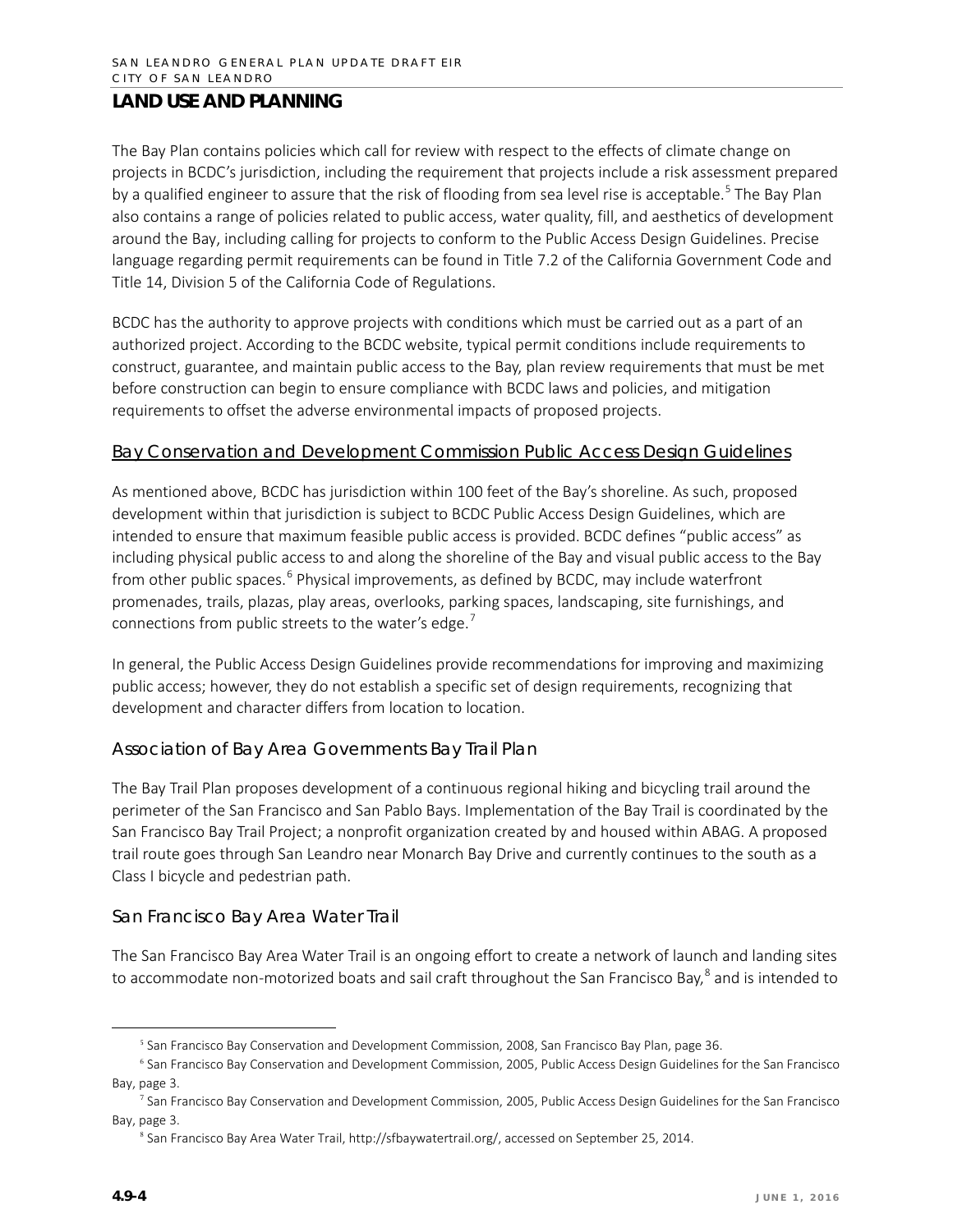promote recreational water access opportunities. The Water Trail is a regional trail linking nine counties in the Bay Area and joins three other trail systems, including the San Francisco Bay Trail, Bay Area Ridge Trail, and the California Coastal Trail. The nearest designated Water Trail site to the city is at the Tidewater Boating Center in Oakland, which is approximately 7 miles north. The Water Trail program is implemented by the Coastal Conservancy in collaboration with the ABAG, BCDC, and the State Department of Boating and Waterways.

#### *Airport Land Use Compatibility Plans*

The Airport Land Use Compatibility Plans (ALUCPs) for Oakland International Airport (OAK) and Hayward Executive Airport (HWD) present the criteria, maps, and policies to be utilized by the Alameda County Airport Land Use Commission (Land Use Commission) and other local jurisdictions. These policies apply when reviewing proposals for land use development within the airports' Airport Influence Areas for compatibility with airport operations. The AIAs are defined based on political boundaries, noise contours, and flight tracks. Portions of San Leandro are within the AIAs for OAK and HWD. The ALUCPs establish Safety Compatibility Zones that depict the relative risk of aircraft accidents.

General Plan amendments (such as the proposed Plan) are subject to review by the Land Use Commission. Therefore, the Commission must review the proposed Plan and find that it is consistent with the ALUCPs, unless the ALUC Commission chooses not to review the amendment or the local jurisdiction, in this case the City of San Leandro, were to overrule the Land Use Commission by a two-thirds vote. Once the Commission has reviewed, elected not to review, or the local jurisdiction has overruled the Land Use Commission, the Commission would no longer have the authority to review individual projects permitted as a result of the proposed project unless the Commission and the local jurisdiction determine that the Commission should continue to review individual projects in an advisory capacity.

The policies of the ALUCPs related to land use compatibility are contained in Section 3 of the ALUCPs and are related to topic areas including noise, safety, airspace protection, and overflight. Each of the sections of the ALUCPs describing policies related to these topic areas include specific compatibility review criteria. For noise, the criteria are shown on a noise contour map and table which specify the maximum allowable interior and exterior noise levels that can be experienced by adjacent uses. For safety, the location of potential projects in relation to runways would be evaluated, along with factors such as whether or future development would be within included in a Safety Compatibility Zone. Regarding airspace protection, the Land Use Commission has adopted Federal Aviation Regulation part 77, *Objects Affecting Navigable Air Space*, which defines areas where height restrictions may be necessary to minimize impacts to airport operations. As such, policies in the ALUCP rely on Federal Aviation Administration (FAA) regulation. Proponents of a project that may exceed the elevation of a Federal Aviation Regulation part 77 surface must notify the FAA as required by Federal Aviation Regulation Part 77, Subpart B, by the State Aeronautics Act, and by Public Utilities Code Sections 21658 and 21659. Finally, with respect to overflight, unlike the other topic areas, overflight policies do not control how land can be developed but rather contain notification requirements for potential residents which would be impacted by overflight noise.

The Land Use Commission reviews criteria would ensure that upon approval there are no direct conflicts between the ALUCP and a proposed General Plan amendment (such as the proposed Plan). In order to provide an adequate basis for the evaluation of consistency between a proposed General Plan amendment and the ALUCP, local jurisdictions have a few options on how to satisfy these requirements: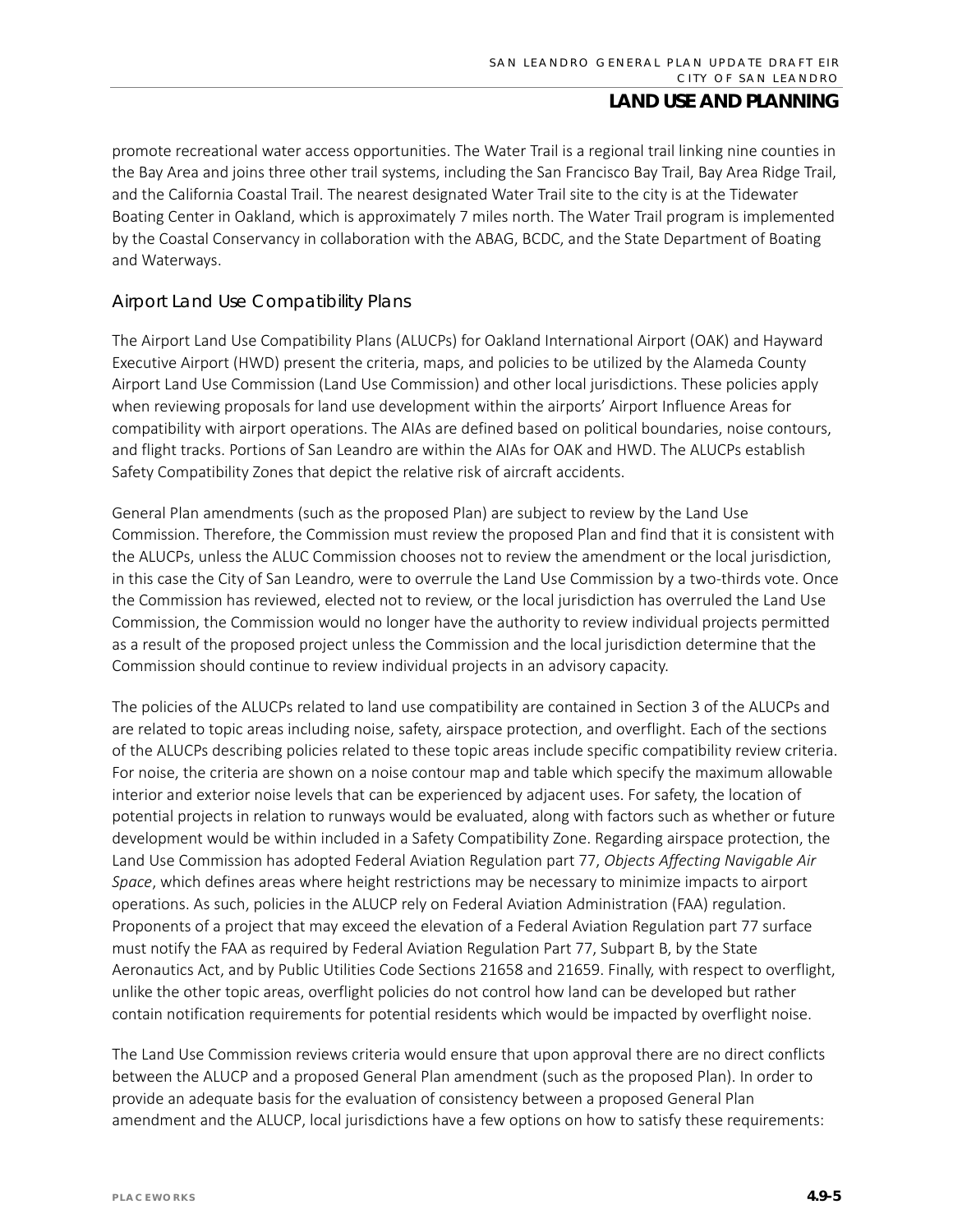The General Plan amendment must contain sufficient detail (with the compatibility criteria specified in the ALUCP identified), the ALUCP can be adopted by reference, or the General Plan amendment must indicate that all major land use actions, as listed in Section 2.6.2 of the ALUCP, or otherwise agreed to by the Land Use Commission, shall be referred to the Land Use Commission for review in accordance with the policies of Section 2.7.5 of the ALUCP.

### **Local Regulations**

#### *Climate Action Plan*

The San Leandro Climate Action Plan (CAP) was adopted in 2009. The Plan includes a series of goals and policies intended to help the City meet the greenhouse gas (GHG) reduction target of 25 percent below 2005 emissions levels by 2020.<sup>[9](#page-5-0)</sup>

#### *Bicycle and Pedestrian Master Plan*

The Bicycle and Pedestrian Master Plan, updated in 2010, contains goals and policies which are intended to guide development of the bicycle and pedestrian network in San Leandro. These policies include those that encourage natural and man-made corridors including shorelines to be used for the alignment of future multi-use trails.

#### *City of San Leandro Municipal Code*

The City of San Leandro Municipal Code includes the Zoning Code, which implements the land use goals and policies established in the San Leandro General Plan. The Zoning Code identifies specific zoning districts within the city and describes the development standards that apply to each district.

#### *Bay Fair BART Station Area Improvement Plan*

The Bay Fair BART Station Area Improvement Plan (July 2009) covers an 18.5-acre site bounded by Hesperian Boulevard to the west, the Estudillo Canal to the north, Coelho Drive to the east, and Colby Street to the south. The purpose of the Station Area Plan was to create a vision for TOD and access improvements within the Station Area. The Station Area Plan includes recommendations to improve safety, security, and access at the Bay Fair BART Station Area, consisting of six prioritized projects, such as a pedestrian underpass; pedestrian connections at Bayfair Drive, Coelho Drive, Thornally Drive, and Mooney Avenue; an AC Transit Intermodal Terminal; a southwest BART Parking Lot; improvements to the existing pedestrian bridge over the Estudillo Canal; and a northeast BART parking lot.

#### *Downtown San Leandro Transit-Oriented Development Strategy*

The Downtown San Leandro Transit-Oriented Development Strategy (TOD Strategy), adopted in September 2007, is intended to encourage housing, retail, jobs, and more attractive and pedestrian-friendly streets and sidewalks in downtown San Leandro.<sup>[10](#page-5-1)</sup> The TOD Strategy's study area is defined by a half-mile radius circle around the intersection of East  $14<sup>th</sup>$  and Davis Streets. The TOD Strategy identifies

<sup>9</sup> City of San Leandro, Climate Action Plan, 2009.

<span id="page-5-1"></span><span id="page-5-0"></span> $10$  City of San Leandro, 2007, Downtown San Leandro Transit-Oriented Development Strategy, page 1.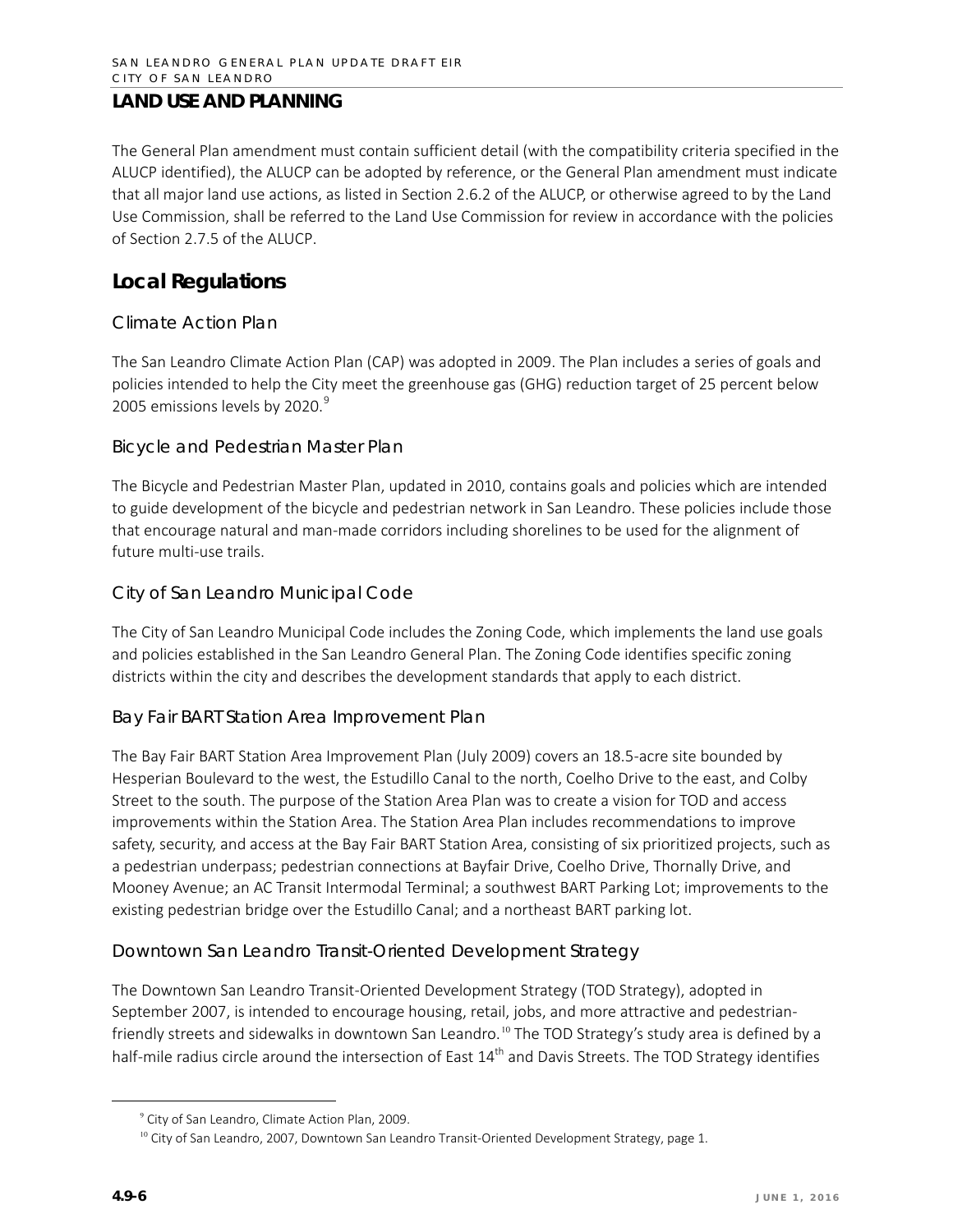opportunity sites and recommends land use categories to take advantage of opportunities for increased density, usage, and height, where appropriate. The TOD Strategy also identifies land use objectives for special policy areas, and establishes an open space framework for the Downtown.

#### *East 14th South Area Development Strategy*

The East 14<sup>th</sup> South Area Development Strategy was developed in 2004. It contains goals and policies, a corridor concept plan, illustrative opportunity site development studies, design guidelines, a streetscape improvements plan, and implementation strategies. The primary goal of the Strategy is to revitalize the southern portion of the East  $14<sup>th</sup>$  Street corridor by attracting desirable land uses, implementing streetscape improvements, and guiding new development to ensure high-quality design.

### **4.9.1.2 EXISTING CONDITIONS**

As described in Chapter 3, Project Description, of this Draft EIR, San Leandro is centrally located in Alameda County in the East Bay. The City is generally bound by the City of Oakland to the north, San Francisco Bay to the west, Castro Valley to the east, and the unincorporated Alameda County communities of San Lorenzo and Ashland to the south.

As described in Chapter 3, Project Description, of this Draft EIR, and shown on Figure 3-2, San Leandro is generally built out along its northern, eastern, and southern borders, and is largely consistent with the built-out environments of adjacent communities. Along its western border, the San Leandro shoreline contains wetlands, golf courses, a marina, and park space. The dominant land use in San Leandro is singlefamily residential.

Downtown San Leandro is located in the northern portion of the city, around the intersection of East 14<sup>th</sup> Street and Callan Avenue/Davis Street. Downtown San Leandro hosts a number of commercial establishments and civic uses, such as government offices, plazas, schools, and places of worship.

Residential neighborhoods surround the Downtown, where the City's oldest housing stock is generally located. Residential neighborhoods also extend along the City's southern border and near the San Leandro shoreline. Multi-family residential uses are scattered throughout the city.

San Leandro's primary commercial corridors are located along East 14<sup>th</sup> Street, Washington Avenue, and San Leandro Boulevard. San Leandro also contains several regional commercial centers, including Bayfair Center, car dealerships and retail stores located along Marina Boulevard east of Interstate 880, and shopping center along Davis Street west of Interstate 880.

The central and western portions of the city contain large concentrations of industrial and office uses that serve as San Leandro's primary employment districts.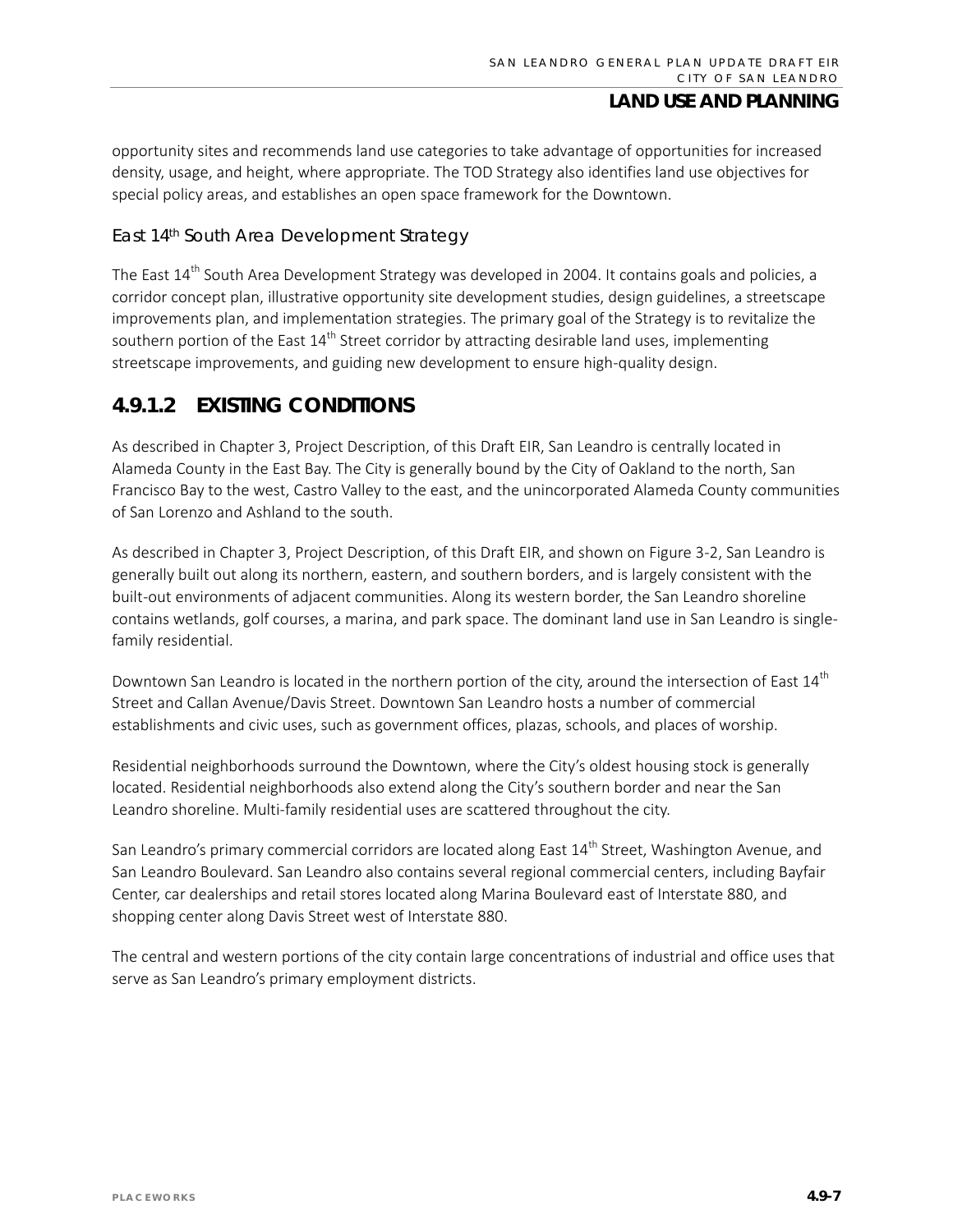# **4.9.2 STANDARDS OF SIGNIFICANCE**

The proposed project would result in a significant impact if it would:

- 1. Physically divide an established community.
- 2. Conflict with any applicable land use plan, policy or regulation of an agency with jurisdiction over the proposed project (including, but not limited to, the general plan, specific plan, local coastal program or zoning ordinance) adopted for the purpose of avoiding or mitigating an environmental effect.
- 3. Conflict with any applicable habitat conservation plan or natural community conservation plan.

## **4.9.3 IMPACT DISCUSSION**

This section analyzes potential project-specific and cumulative impacts to land use and planning.

### **LAND-1 The proposed project would not physically divide an established community.**

### **Proposed General Plan Update**

The proposed Plan would have a significant environmental impact if it would create a barrier between portions of an established community. Typically, projects with the potential to divide an established community include the construction of major highways or roadways, construction of storm channels, closure of bridges or roadways, or construction of utility transmission lines. It is also possible to divide existing neighborhoods by incorporating new development that is not consistent with the existing character or land use of the area. The proposed Plan does not propose any new major roadways or physical features, or propose development that would conflict with the land uses within existing neighborhoods.

As described in Chapter 3, Project Description, of this Draft EIR, the proposed Plan includes several changes to land use designations throughout San Leandro; however, these changes are in already urbanized areas and would not physically divide existing communities. Established residential neighborhoods are not part of the proposed land use changes and therefore would not be expected to change under the proposed Plan. In addition, future development under the proposed Plan would retain the existing roadway patterns, and the proposed Plan does not propose any new major roadways or other physical features through existing residential neighborhoods or other communities that would create new barriers in the EIR Study Area.

Furthermore, the proposed Plan's Land Use Element includes goals, policies, and actions that would promote cohesive and compatible neighborhoods and prevent new development from dividing existing uses where different land uses would abut one another:

Policy LU-1.12: Encroachment of Incompatible Uses. Protect residential neighborhoods from the impacts of incompatible non-residential uses and disruptive traffic, to the extent possible. Zoning and design review should ensure that compatibility issues are fully addressed when non-residential development is proposed near or within residential areas.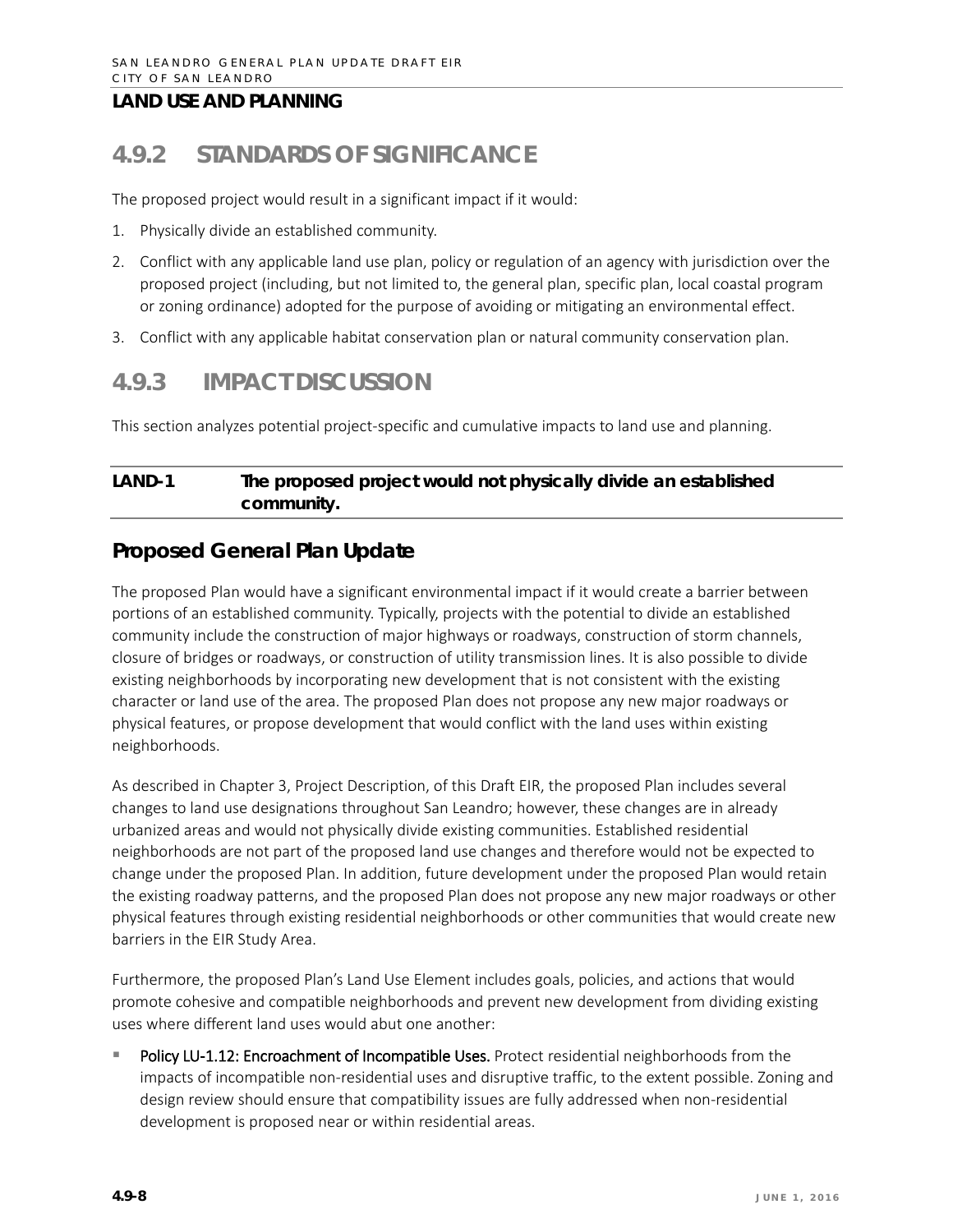- Policy LU-1.13: Mixed Single Family Residential/ Industrial Areas. In areas that currently include a "hodgepodge" of industrial uses (such as auto body shops) and older single family homes on adjacent small lots, encourage infill development that creates a more cohesive character and reduces the potential for future land use conflicts. Innovative development types and building forms should be encouraged in such areas.
- Policy LU-2.8: Alterations, Additions, and Infill. Ensure that alterations, additions and infill development are compatible with existing homes and maintain aesthetically pleasing neighborhoods.
- Policy LU-2.9: Density Transitions. Avoid abrupt transitions from high density to low density housing. Where high-density development occurs, encourage such projects to step down in height and mass as they approach nearby lower density areas.
- Policy LU-2.10: Teardowns. Discourage "teardowns" (the replacement of smaller dwellings with larger and more expensive homes) where the existing home is in good physical condition and the proposed home would be substantially larger than the prevailing scale of the neighborhood.
- Policy LU-10.1: Zoning. Use zoning district boundaries, zoning standards, and other regulatory tools to control the interface between heavier industrial uses and residential areas, and to limit the impacts of industrial activities on nearby neighborhoods.
- Policy LU-10.3: Buffering. When new development or adaptive reuse takes place in industrial areas, use a variety of buffering measures including land use restrictions, landscaping and screening, sound walls and insulation, and limits on hours of operations and activities to promote land use compatibility. The City's zoning regulations should continue to contain development and design standards that minimize the potential for conflicts between industrial and residential uses, and between commercial and residential uses.

As described above, the proposed Plan would not result in new development or features that would divide existing residential neighborhoods or communities. In addition, compliance with the proposed policies listed above would promote cohesive and compatible neighborhoods and prevent new development from dividing existing communities. Therefore, the impact would be *less than significant*.

Significance before Mitigation: Less than significant.

### **Proposed Zoning Code Amendments**

The proposed amendments to the Zoning Code would bring the Zoning Code into conformance with the proposed Plan. The proposed Zoning Code would implement the proposed Plan and would guide development in key areas of the city. Proposed Zoning Code amendments that would allow increased growth include increased building density, intensity (floor area ratio, or FAR). These amendments would apply to areas that are already urbanized and would not physically divide existing communities. Zoning Code amendments would also include the creation of a new Industrial Transition zoning district that would allow certain production, light manufacturing, and emerging technology uses and allow residential development to be permitted under specified limitations. Certain uses allowed in the new Industrial Transition zone may be inconsistent with existing industrial uses. However, such uses would only be allowed on a limited basis and through an established entitlement process, such as an administrative review or the CUP process. This new zone would be intended to provide greater cohesiveness among industrial areas and improved transitions between industrial uses and nearby residential uses. In addition,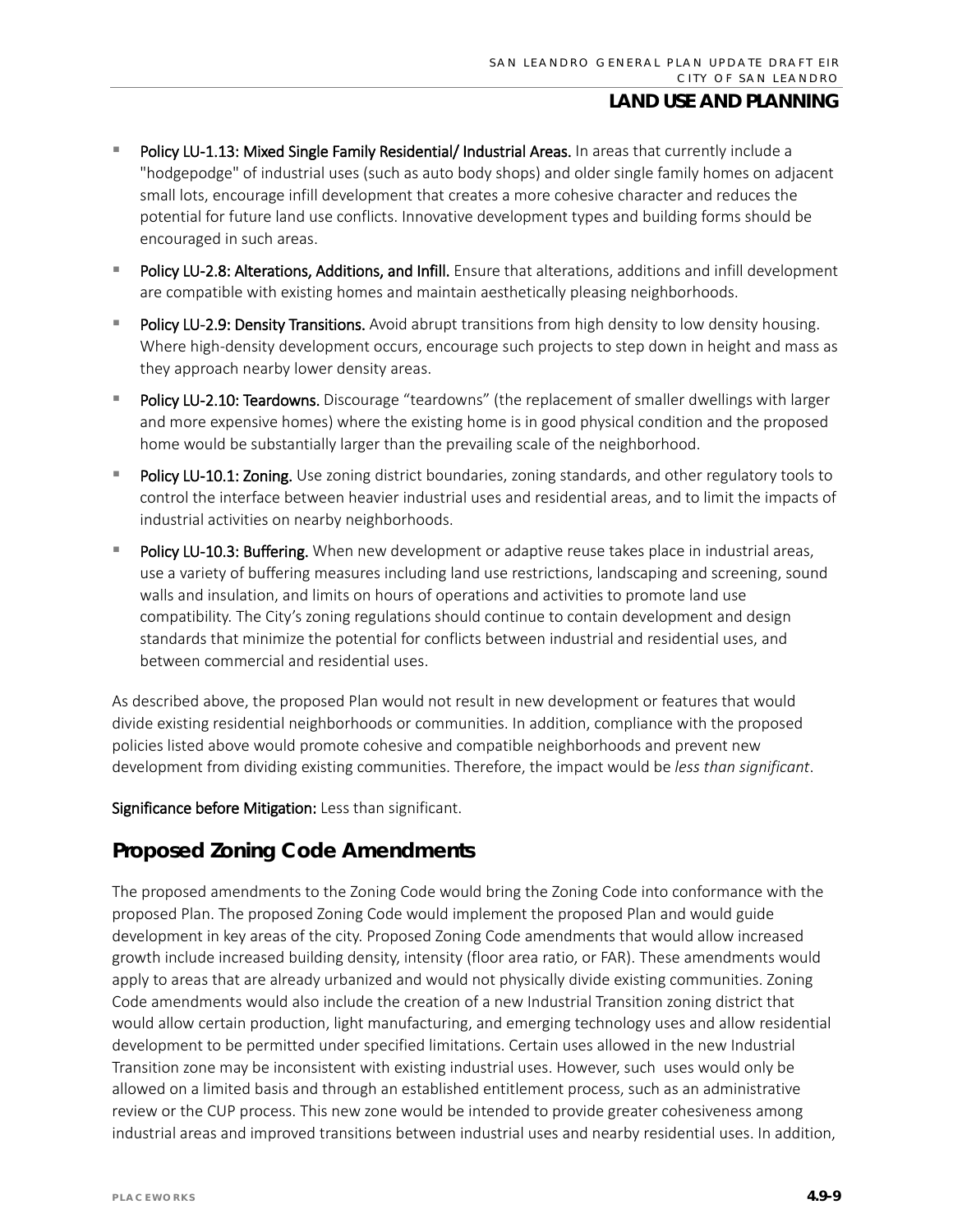the new IT district would include existing buffering standards intended to reduce potential land use conflicts between uses in the IT district and adjacent residential neighborhoods.

Proposed Zoning Code amendments also include allowing residential uses in the Professional (P) district at a density of up to 24 units per acre. This amendment could have the effect of adding residential uses to areas that are currently not residential, but it would not divide an established residential neighborhood.

The Downtown Area (DA) districts would be amended to allow multi-family residential and mixed use residential at up to 24 units per acre on lots of 10,000 square feet, reduced from a minimum lot size of 20,000 square feet. Although this amendment would increase the number of parcels on which multifamily or mixed-use residential development would be allowed, the DA districts already include a significant number of parcels with multi-family or mixed-use residential development, so these development types are already part of the established community in the DA districts and an increase in these development types would therefore not divide an established community.

In summary, proposed Zoning Code amendments would not result in new development or features that would divide existing residential neighborhoods or communities. Furthermore, compliance with the proposed policies listed above would promote cohesive and compatible neighborhoods and prevent new development from dividing existing communities. Therefore, the proposed Zoning Code Amendments would result in a *less-than-significant* impact.

Significance before Mitigation: Less than significant.

### **LAND-2 The proposed project would not conflict with any applicable land use plan, policy, or regulation of an agency with jurisdiction over the project (including, but not limited to, the general plan, specific plan, local coastal program, or zoning ordinance) adopted for the purpose of avoiding or mitigating an environmental effect.**

### **Proposed General Plan Update**

The proposed Plan would have a significant environmental impact if it would conflict with any applicable land use plans, policies or regulations adopted for the purpose of avoiding or mitigating an environmental effect. Individual technical resource chapters in this Draft EIR discuss proposed Plan policies and programs related to specific environmental resources. Consistency with applicable land use plans, policies, and regulations are discussed below.

#### *Local Plans and Regulations*

The proposed Plan would be the primary land use planning policy document for the City of San Leandro. Once adopted, it would supersede the existing General Plan. Therefore, upon adoption and implementation of the proposed Plan, other City documents would need to be updated to ensure consistency with the Plan. Because the General Plan is the overriding planning document for the City, and because the proposed project involves updating the General Plan and amending the Zoning Ordinance to enhance consistency, the proposed Plan would not conflict with local plans and regulations*.*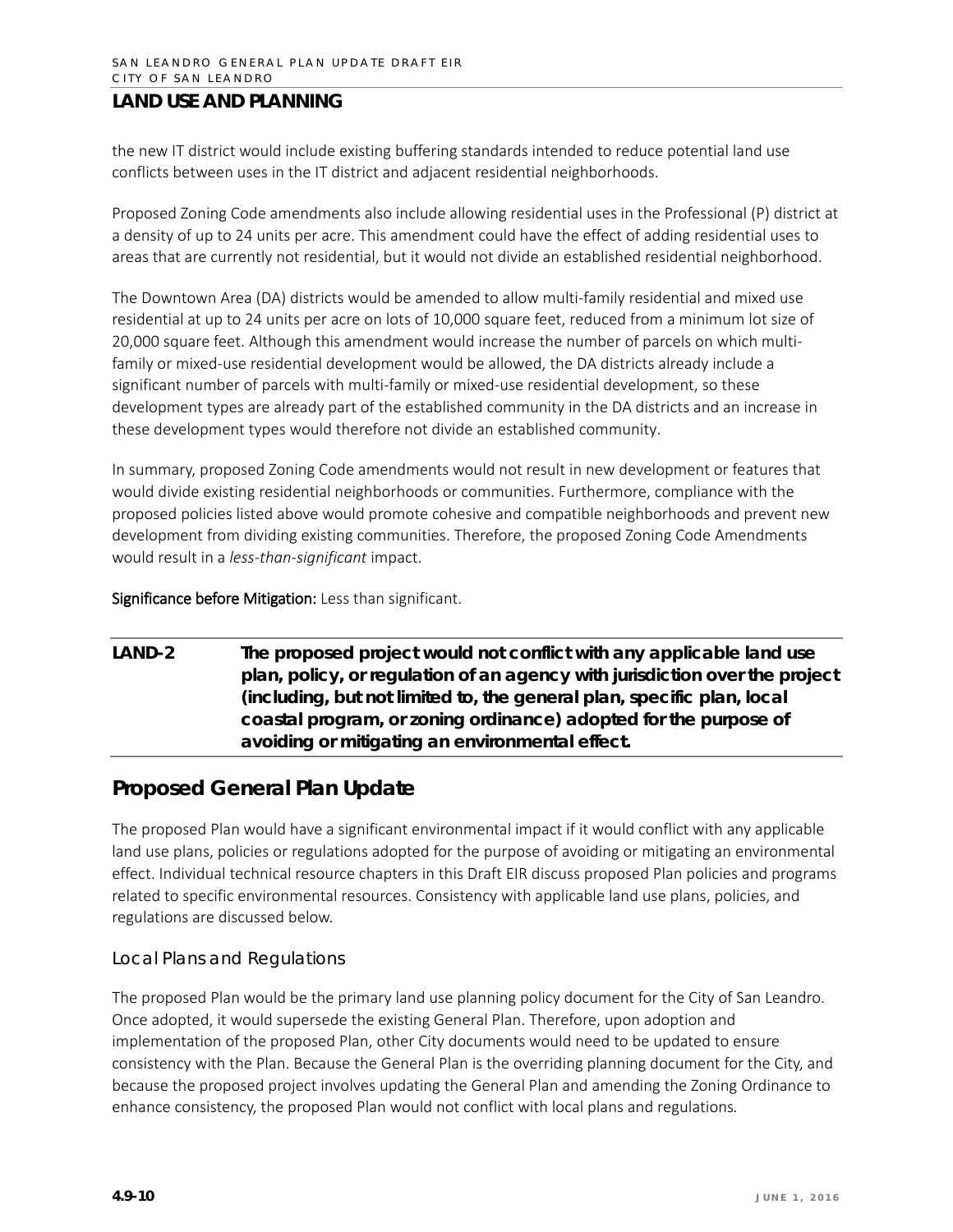#### *Plan Bay Area*

As described in Section 4.9.1.1, Regulatory Framework, local jurisdictions are not required to change land use designations to be consistent with *Plan Bay Area*. However, for full disclosure purposes, this section evaluates the proposed Plan's consistency with this important regional planning document. For a discussion of the proposed Plan's consistency with the regional housing projections in *Plan Bay Area*, see Chapter 4.11, Population and Housing, of this Draft EIR. For a discussion of the proposed Plan's consistency with *Plan Bay Area* as it relates to greenhouse gas emissions, see Chapter 4.6, Greenhouse Gas Emissions, of this Draft EIR.

There are three PDAs in San Leandro: East 14<sup>th</sup> Street, Downtown Transit Oriented Development, and Bay Fair BART Transit Village; the latter is recognized presently as a Potential PDA. The proposed Plan continues the same land use patterns as established in each of the San Leandro PDAs, which propose a range of streetscape improvements, retail mixed-use development, and a range of housing options. The mix, range, and intensity of uses are consistent with the Plan Bay Area.

The proposed Plan includes the following policies that would encourage the reduction of vehicle usage and encourage a mix of land uses and densities that promote non-vehicular travel and decrease GHG emissions, which are policy efforts that are consistent with *Plan Bay Area*:

- Policy LU-2.5: Pedestrian and Bicycle Improvements. Promote improvements that make San Leandro neighborhoods more friendly to pedestrians and bicyclists, such as bike lanes, street trees, and crosswalks.
- Policy LU-6.13: BART Station Area Transit Village. Foster the development of the BART Station area as a mixed use "transit village," with a full complement of office, high-density residential, and retail uses, along with pedestrian plazas, open space, BART parking, and other transit facilities. Development in this area should include a balance of new housing, office, and retail use, oriented in a compact form to make it more feasible to walk and use transit for most trips.
- Policy LU-8.9: East 14th Street. Facilitate the transformation of East 14th Street from an unbroken commercial "strip" into a series of distinct mixed use neighborhood centers, each with a unique design identity and mix of uses. The land use pattern should emphasize a more attractive and human scale of development throughout the corridor, with pedestrian-oriented buildings, streetscape and transit improvements, and a lively mix of higher density residential, commercial, and civic uses.
- Policy LU-8.10: Bay Fair Area. Transform the area around the Bay Fair BART station, including Bayfair Center, other shopping centers, and properties along Hesperian, East 14th, and other major arterials, into a dynamic new transit oriented development area. Future development in this area should reposition Bayfair Center to reflect current trends in retailing; add a mix of higher-density residential, office, and other commercial uses; maximize the potential for BART use; and minimize dependence on autos for daily trips.
- Policy LU-9.7: Pedestrian and Bicycle Circulation. Promote improvements at the Shoreline which enhance pedestrian and bicycle circulation through the area, including public shoreline walkways and trail connections to adjacent regional parklands and neighborhoods.
- Policy T-1.4: Transit Oriented Development. Ensure that properties adjacent to the City's BART stations and along heavily used public transit routes are developed in a way that maximizes the potential for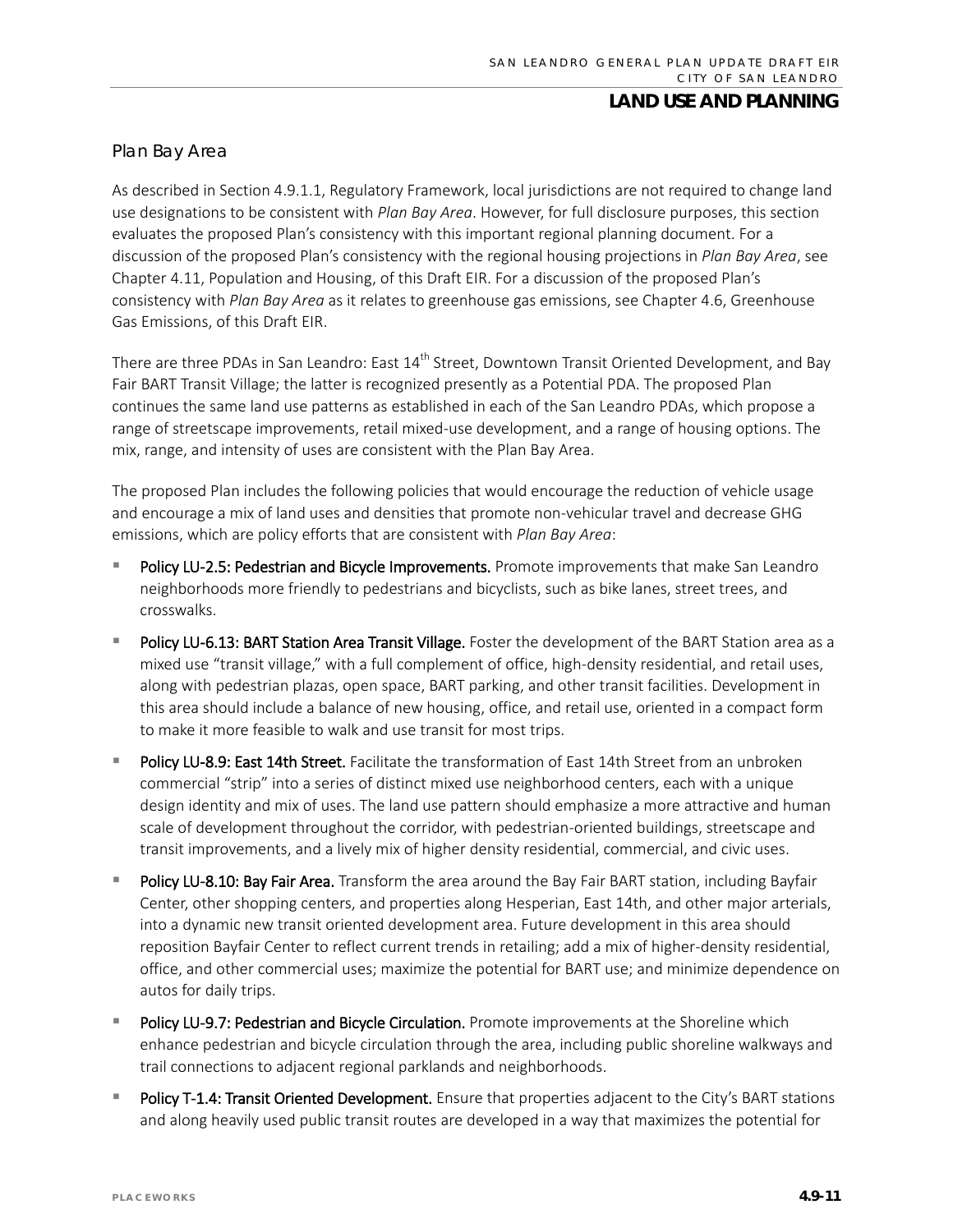transit use and reduces dependence on single-occupancy vehicles. Such development should be of particularly high quality, include open space and other amenities, and respect the scale and character of nearby neighborhoods.

- Policy T-1.5: Land Use Strategies. Promote land use concepts that reduce the necessity of driving, encourage public transit use, and reduce trip lengths. These concepts include live-work development, mixed use development, higher densities along public transit corridors, and the provision of commercial services close to residential areas and employment centers.
- Policy T-2.1: Complete Streets Serving All Users and Modes. Create and maintain "complete" streets that provide safe, comfortable, and convenient travel through a comprehensive, integrated transportation network that serves all users.
- Policy T-3.1: Citywide Bikeway System. Develop and maintain a bikeway system that meets the needs of both utilitarian and recreational users, reduces vehicle trips, and connects residential neighborhoods to employment and shopping areas, BART stations, schools, recreational facilities and other destinations throughout San Leandro and nearby communities.
- Policy T-3.5: Accommodation of Bicycles and Pedestrians. Require new development to incorporate design features that make walking, bicycling, and other forms of non-motorized transportation more convenient and attractive. Facilities for bicycles and pedestrians, including secured bicycle parking, clearly marked crosswalks, well-lit streets and sidewalks, landscaping, and street furniture should be provided within new employment areas, shopping destinations, multi-modal transportation facilities, and community facilities.
- Policy T-3.6: Pedestrian Environment. Improve the walkability of all streets in San Leandro through the planning, implementing, and maintaining of pedestrian supportive infrastructure.
- Policy T-4.1: Coordination with Service Providers. Work collaboratively with AC Transit and BART to ensure that public transit service remains safe, reliable, and affordable, and to improve service frequency and coverage within San Leandro neighborhoods and employment centers.
- Policy T-4.3: Shuttle Buses. Continue existing shuttle services and ensure they remain as a viable alternative to driving. Shuttles should connect the City's BART stations with major employment centers, residential areas, schools, shopping, health and other activity centers.
- Policy T-4.9: BART Station Provisions for Bicycles and Pedestrians. Ensure that all BART stations and major bus routes are served by the bicycle and pedestrian systems. Bicycle and pedestrian connections between the Downtown San Leandro and Bay Fair BART stations and the surrounding neighborhoods, business districts, and community institutions should be improved, with special attention to the at-grade railroad crossings and connections through the parking lots.

As discussed above, the proposed Plan continues the same land uses as established in each of the San Leandro PDAs which include a range of streetscape improvements, retail mixed-use development, and a range of housing options. Furthermore, the proposed Plan includes policies that would promote nonvehicular travel, decrease GHG emissions, and encourage development of housing options in proximity to transit, jobs, shopping and services within PDAs and throughout the city. Therefore, the proposed Plan is consistent with *Plan Bay Area.*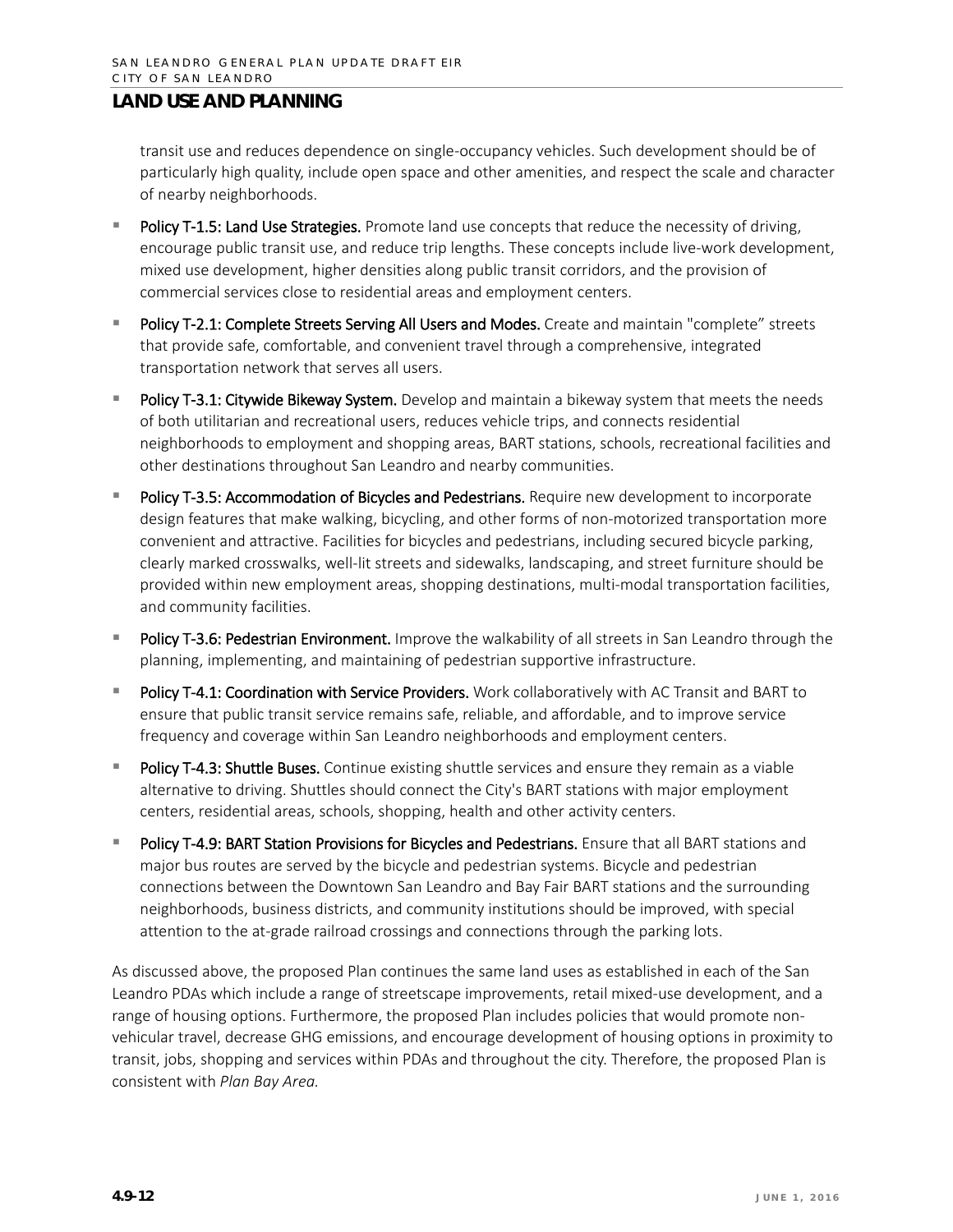#### *San Francisco Bay Plan*

The San Francisco Bay Plan (Bay Plan) guides future protection and use of San Francisco Bay and its shoreline. The Bay Plan includes a range of policies on public access, water quality, fill, and project design. The Bay Plan also designates shoreline areas that should be reserved for water-related purposes like sports, industry, and public recreation, airports, and wildlife areas. Although there are no development projects currently identified under the proposed Plan, future development could still occur along the San Leandro Shoreline under the proposed Plan. Future development allowed under the proposed Plan within BCDC's jurisdiction (i.e., within 100 feet of the Bay's shoreline) would be required to comply with the Bay Plan objectives and BCDC's permit requirements. In addition, the proposed Plan includes the following goals, policies, and actions that would serve to protect natural resources along the San Leandro Shoreline and ensure compatibility with the Bay Plan:

- Policy OSC-3.1: Oyster Bay Regional Shoreline. Maintain Oyster Bay Regional Shoreline Park as permanent open space. Support EBRPD efforts to develop recreational facilities, such as picnic areas, off-leash dog areas, interpretive trails and plaques, and children's play areas, at Oyster Bay.
- Policy OSC-6.5: San Leandro Shoreline Marshlands. Continue the restoration of the San Leandro Shoreline Marshlands as a unique natural area. The emphasis in this area should be on resource conservation, trails and ecological study.
- **Action OSC-6.5.A: San Leandro Shoreline Marshlands Enhancement Program.** Conduct periodic assessments of hydrology, vegetation, and wildlife along the San Leandro shoreline and marshlands, and make adjustments to the existing management program based on the findings.
- Policy LU-2.16: Harmony With Nature. Require new development to be harmonious with its natural setting and to preserve natural features such as creeks, large trees, ridgelines, and rock outcroppings.
- Policy LU-9.1: Waterfront Enhancement. Enhance the San Leandro waterfront as a distinguished recreational shoreline and conservation area, with complementary activities that boost its appeal as a destination for San Leandro residents and visitors. Future development at the Shoreline should be compatible with the area's scenic and recreational qualities.
- Policy LU-9.3: Public Amenities in Shoreline Development. Ensure that future development at the Shoreline includes complementary amenities that benefit San Leandro residents and current shoreline users, such as improved park space, restaurants, pedestrian and bicycle paths, and access to the Bay Trail.
- Policy LU-9.4: Land Use Mix. Strive for a mix of land uses in the San Leandro Shoreline area that requires little or no City investment and results in a Shoreline that is financially self-supporting. Development should be phased in a manner that is consistent with this policy, and should maximize the extent to which commercial development funds public amenities and services.
- **Action LU-9.4.A: Shoreline Development Plans.** Include the following components in the shoreline development:
	- a) A banquet conference facility and hotel;
	- b) Multiple restaurants;
	- c) Housing;
	- d) Class A office space;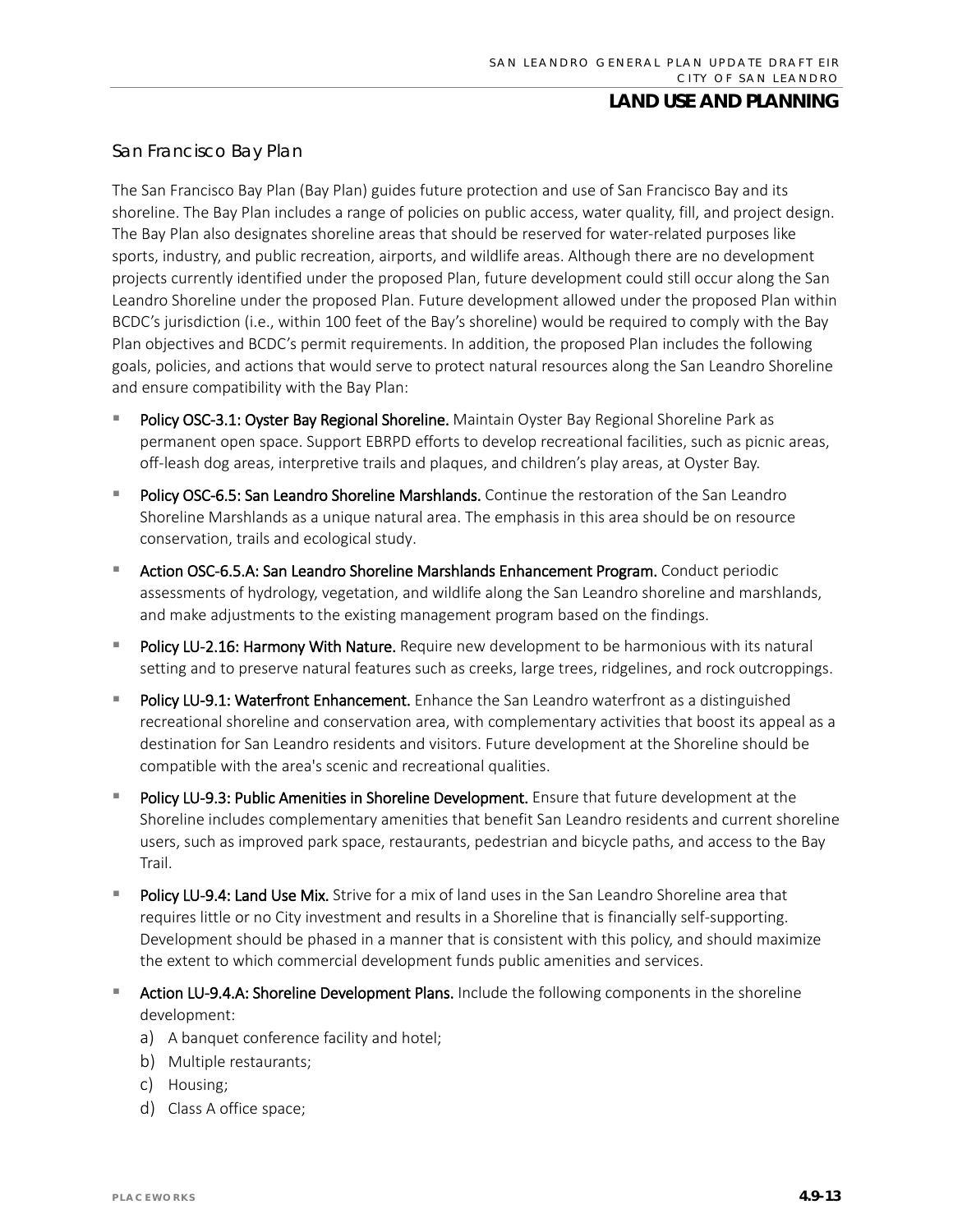- e) An enhanced public library and community building; and
- f) Recreation areas and public gathering spaces.
- Action LU-9.4.B: Sustainability and Sea Level Rise. Ensure that future development at the shoreline takes place in an environmentally sensitive manner, taking into consideration the potential effects of rising sea levels.
- Action LU-9.4.C: Water-Oriented Recreation. Continue to explore potential water-oriented recreational activities at the San Leandro Shoreline, such as swimming, non-motorized watercraft rentals, and windsurfing.
- Policy LU-9.6: Urban Design. Encourage cohesive urban design and high-quality architecture at the Shoreline. Buildings should be oriented to maximize water views and shoreline access. Architecture, signage, lighting, street furniture, landscaping, and other amenities, should be coordinated to achieve an integrated design theme.
- Policy LU-9.7: Pedestrian and Bicycle Circulation. Promote improvements at the Shoreline which enhance pedestrian and bicycle circulation through the area, including public shoreline walkways and trail connections to adjacent regional parklands and neighborhoods.

As mentioned above, future development under the proposed Plan would be required to comply with the Bay Plan objectives and BCDC's permit requirements. In addition, the aforementioned policies and actions under the proposed Plan would ensure that future development would protect the natural resources along the San Leandro shoreline. Therefore, the proposed Plan would not conflict with the Bay Plan.

#### *Bay Conservation and Development Commission Public Access Design Guidelines*

BCDC's Public Access Design Guidelines provide a general framework for projects within the BCDC jurisdiction to maximize public access to shoreline resources to the extent feasible. Recognizing that projects and locations of projects widely vary, the Public Access Design Guidelines do not necessarily provide specific design requirements, but rather includes seven objectives that would maximize public access in the context of a given project. For example, Public Access Design Guidelines objectives focus on making public access usable, compatible with wildlife, and improving the quality of visual access. The proposed Plan policies and actions mentioned above would ensure compatibility with BCDC's Public Access Design Guidelines objectives by enhancing public access, promoting aesthetically pleasing designs, and compatibility with wildlife. Therefore, the proposed Plan would not conflict with BCDC's Public Access Design Guidelines.

#### *Association of Bay Area Governments Bay Trail Plan*

Bay Trail policies and design guidelines are intended to complement, rather than supplant the adopted regulations and guidelines of local managing agencies, such as BCDC's Public Access Design Guidelines and/or City design and development guidelines. Enhancing connections of the Bay Trail and San Francisco Bay Area Water Trail would rely on the continued cooperation among shoreline property owners, the hundreds of local, regional, State, and federal agencies with jurisdiction over the trail alignment, the numerous trusts and foundations which operate in the region. The Bay Trail Plan contains policies concerning ensuring a feasible continuous trail around the Bay, minimizing impacts on and conflicts with sensitive environments, locating the trail close to the shoreline, providing a variety of views, as well as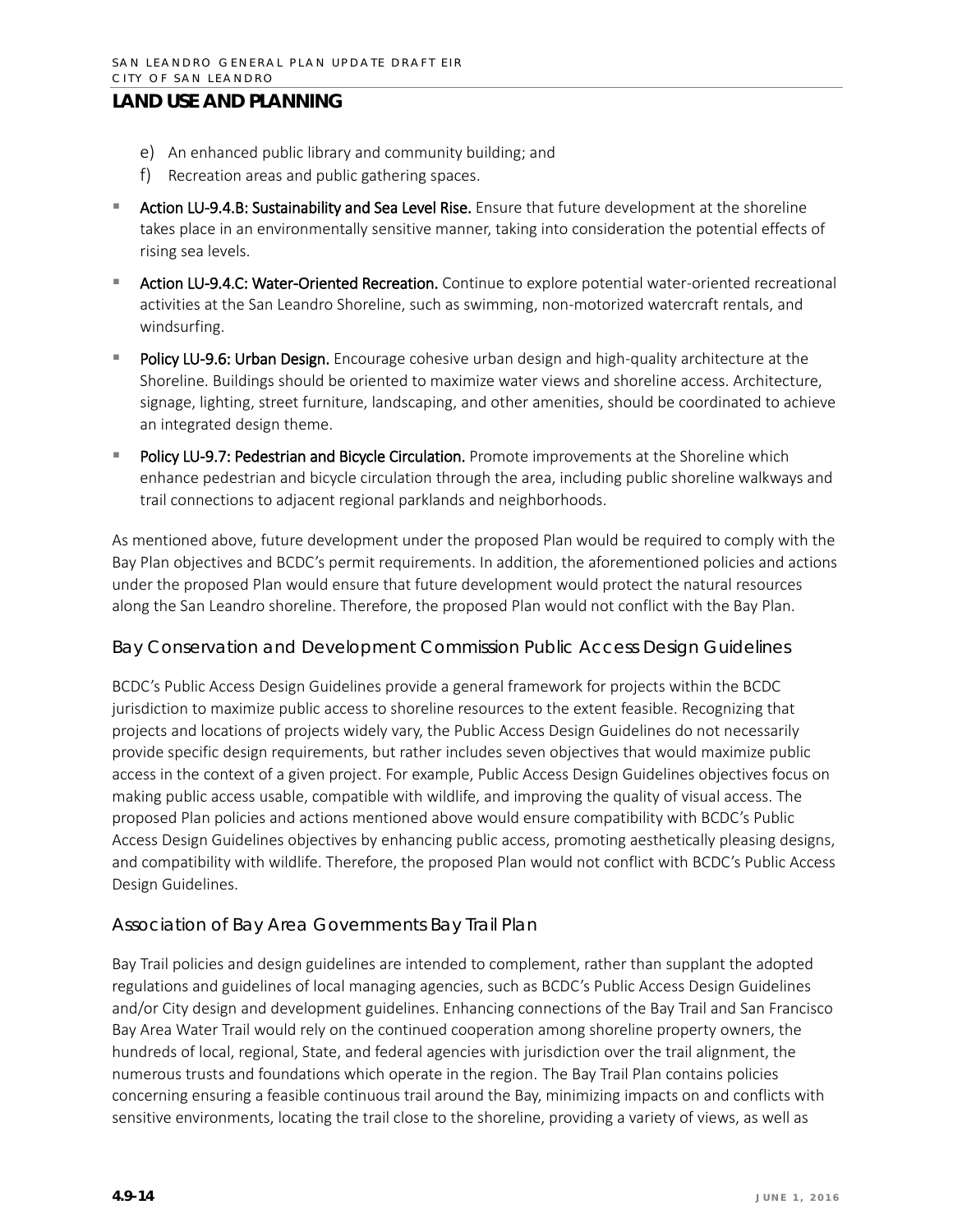recognizing exceptional landscapes. The proposed Plan contains the following policies and actions that would enhance connections of the Bay Trail within San Leandro:

- Policy LU-9.3: Public Amenities in Shoreline Development. Ensure that future development at the Shoreline includes complementary amenities that benefit San Leandro residents and current shoreline users, such as improved park space, restaurants, pedestrian and bicycle paths, and access to the Bay Trail.
- Policy OSC-3.3: Bay and Ridge Trails. Support the development and improvement of a regional trail system in and around San Leandro, including the Bay Trail and the Ridge Trail. Work with EBRPD to improve access from San Leandro neighborhoods to these trails by improving existing trails, and developing new spur trails, bike lanes, and signage.
- **EXTER Action OSC-3.3.A: Bay Trail Missing Links.** Work with the EBRPD to complete the following improvements to the Bay Trail within San Leandro:
	- a) Construction of a bicycle/pedestrian bridge across Oyster Bay Slough;
	- b) Development of a signed bike route along Neptune Drive between Williams Street and Marina Boulevard;
	- c) Spur trails between the Bay Trail and nearby San Leandro neighborhoods.
- Action OSC-3.3.B: Ridge Trail Spurs. Work with the EBRPD to improve access to the Bay Area Ridge Trail and other regional parks in the East Bay Hills by:
	- a) Rebuilding the existing trail along San Leandro Creek from the City's Chabot Park (at the end of Estudillo Avenue) to the Lake Chabot Dam;
	- b) Providing trail access across Fairmont Ridge from the Bay-O-Vista area to Anthony Chabot Park; and
	- c) Supporting development of a trail from San Leandro's Chabot Park to Dunsmuir House and Dunsmuir Ridge (in Oakland), with connections to Anthony Chabot Regional Park.

The aforementioned policies and actions would ensure that future development under the proposed Plan supports the continued development and enhancement of the Bay Trail within San Leandro. Therefore the proposed Plan would not conflict with ABAG's Bay Trail Plan.

#### *San Francisco Bay Area Water Trail*

The San Francisco Bay Area Water Trail is a an ongoing effort to promote recreational water access opportunities by improving connectivity of the San Francisco Bay throughout nine counties in the Bay Area, including Alameda County. In general, the Bay Area Water Trail program seeks to create a network of launch and landing sites for non-motorized boats and sail craft. The proposed Plan contains the following policies and actions that would promote water-oriented recreation along the San Leandro shoreline:

- Policy LU-9.3: Public Amenities in Shoreline Development. Ensure that future development at the Shoreline includes complementary amenities that benefit San Leandro residents and current shoreline users, such as improved park space, restaurants, pedestrian and bicycle paths, and access to the Bay Trail.
- Policy LU-9.4: Land Use Mix. Strive for a mix of land uses in the San Leandro Shoreline area that requires little or no City investment and results in a Shoreline that is financially self-supporting.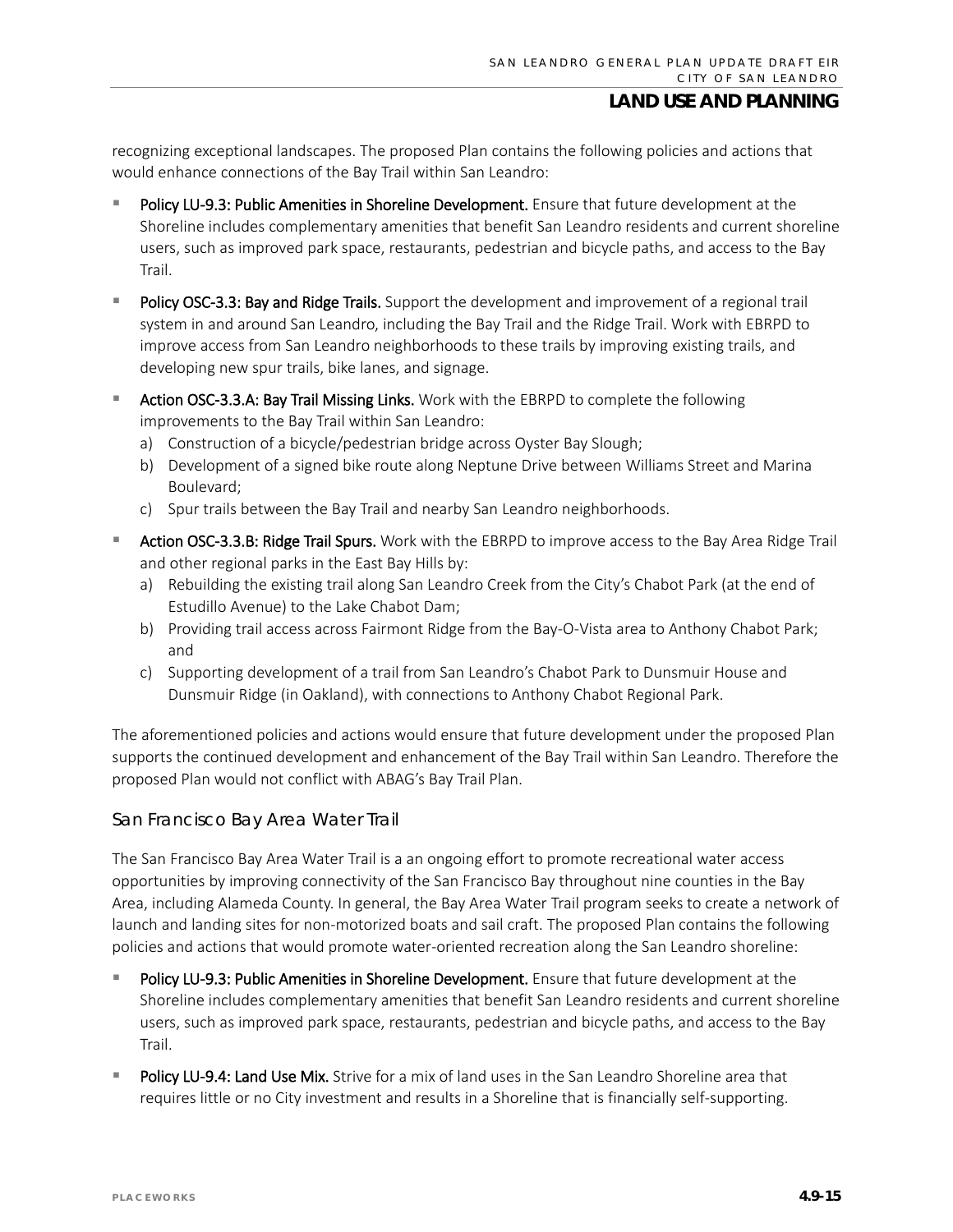Development should be phased in a manner that is consistent with this policy, and should maximize the extent to which commercial development funds public amenities and services.

 Action LU-9.4.C: Water-Oriented Recreation. Continue to explore potential water-oriented recreational activities at the San Leandro Shoreline, such as swimming, non-motorized watercraft rentals, and windsurfing.

Implementation and adoption of the aforementioned policies and actions under the proposed Plan would ensure consistency with the Bay Area Water Trail by the promoting water-oriented recreation along the San Leandro shoreline. Therefore, the proposed Plan would not conflict with the San Francisco Bay Area Water Trail.

#### *Airport Land Use Compatibility Plans*

Portions of San Leandro are within the OAK and HWD AIAs. Therefore, the proposed Plan is subject to review by the Land Use Commission and the Airport Land Use Commission must find that the proposed Plan is consistent with the ALUCPs. Prior to taking action on the proposed Plan, the City of San Leandro would be required to submit a draft of the proposal to the Airport Land Use Commission for review and approval in accordance with Section 21676(b) of the Public Utilities Code. The policies of the ALUCPs related to land use compatibility are contained in Section 3 of the ALUCPs and are related to topic areas including noise, safety, airspace protection, and overflight. Future projects allowed by the proposed Plan within the AIAs would need to comply with the policies of the applicable ALUCP(s). In addition, the proposed Plan contains the following policies and actions that would ensure consistency with the ALUCPs:

- Policy LU-11.3: Coordination with Nearby Jurisdictions. Work with the City of Oakland to monitor planned and conceptual development proposals with the potential to directly or indirectly impact San Leandro. This should include changes associated with the proposed Coliseum City development near the Oakland Coliseum, future expansion of Oakland Airport, and plans for the Priority Development Areas along International Boulevard and MacArthur Boulevard. In addition, the City will work with Alameda County to improve the Ashland area, particularly the East  $14^{th}$  Street business district and the residential neighborhoods abutting San Leandro.
- Policy EH-9.1: Monitoring of Airport Plans. Actively participate in forums and discussions regarding operations and expansion plans for Oakland International Airport. Seek local representation on task forces, commissions, and advisory boards established to guide airport policies and programs.
- Policy EH-9.6: Airport Safety Zones. Regulate land uses within designated airport safety zones, height referral areas, and noise compatibility zones to minimize the possibility of future noise conflicts and accident hazards.

Existing review procedures of the Airport Land Use Commission and adoption of the proposed policies and actions listed above would ensure consistency with ALUCP policies related to airspace protection and overflight.

Please refer to the Chapter 4.7, Hazards and Hazardous Materials, with respect to safety hazards; Chapter 4.10, Noise, with respect to airport-generated noise; and Chapter 4.13, Transportation and Traffic, with respect to airspace operations.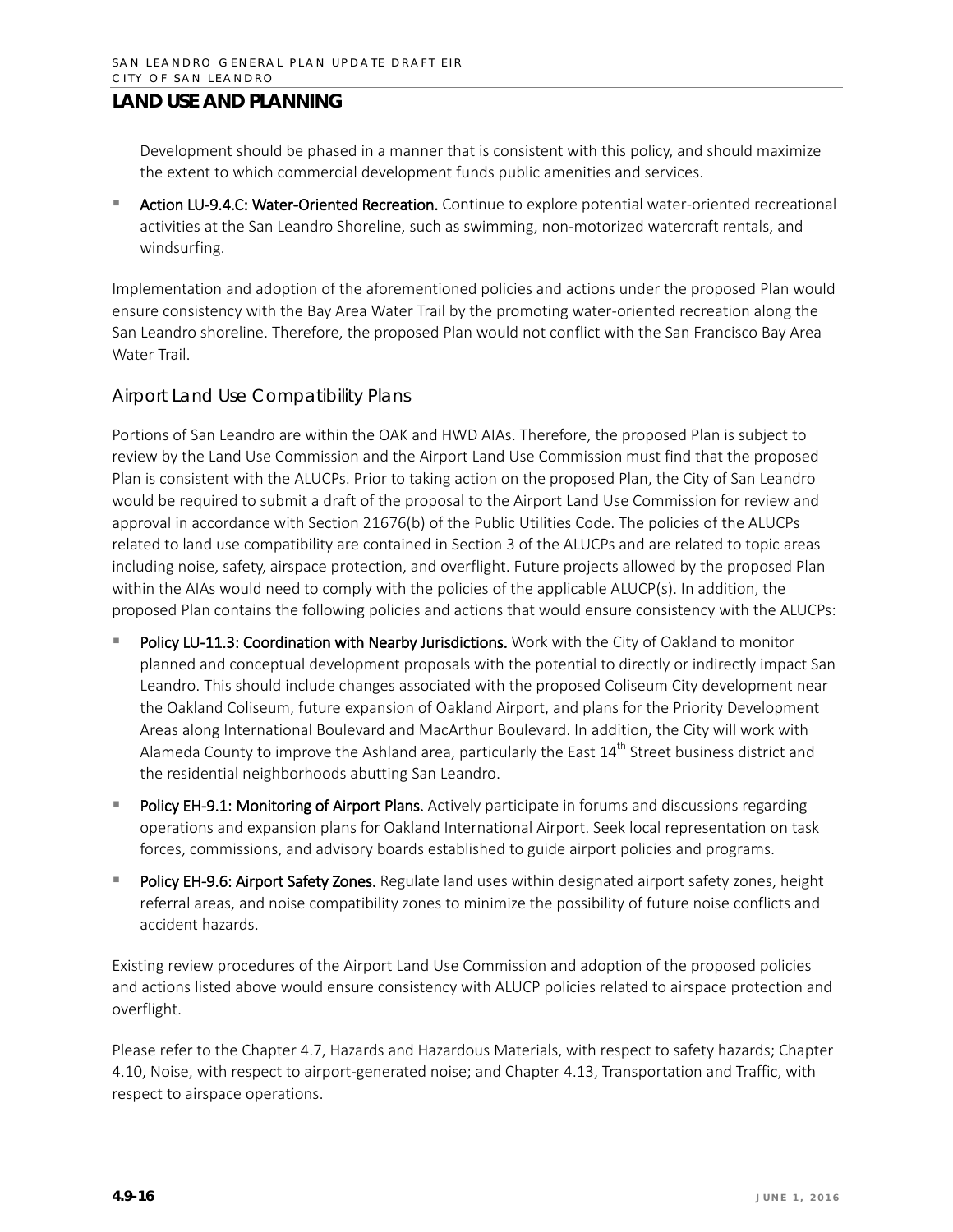#### *Summary*

As described above, the proposed Plan would not conflict with any land use plans adopted for the purpose of avoiding or mitigating an environmental effect. Therefore, the impact would be *less than significant*.

Significance before Mitigation: Less than significant.

### **Proposed Zoning Code Amendments**

The proposed amendments to the Zoning Code would bring the Zoning Code into conformance with the proposed Plan. The proposed Zoning Code would implement the proposed Plan and would guide development in key areas the city. As mentioned above, the proposed Plan would not conflict with any applicable land use plans, policies, or regulations adopted for the purpose of avoiding or mitigating an environmental effect. Furthermore, compliance with the San Leandro Municipal Code and the proposed Plan's policies would ensure compatibility with any applicable land use plans that are applicable to San Leandro. Therefore, the proposed Zoning Code amendments would result in a *less-than-significant* impact.

Significance before Mitigation: Less than significant.

### **LAND-3 The proposed project would not conflict with any applicable habitat conservation plan or natural community conservation plan.**

### **Proposed General Plan Update**

There is no existing applicable habitat conservation plan or natural community conservation plan that covers land with the City of San Leandro. Therefore*, no impact* would result in this respect.

Significance before Mitigation: No impact.

### **Proposed Zoning Code Amendments**

The proposed amendments to the Zoning Code would bring the Zoning Code into conformance with the proposed Plan. The proposed Zoning Code would implement the proposed Plan and would guide development in key areas of the city. As mentioned above, there is no existing applicable habitat conservation plan or natural community conservation plan that covers land within San Leandro. Therefore*, no impact* would result.

#### Significance before Mitigation: No impact.